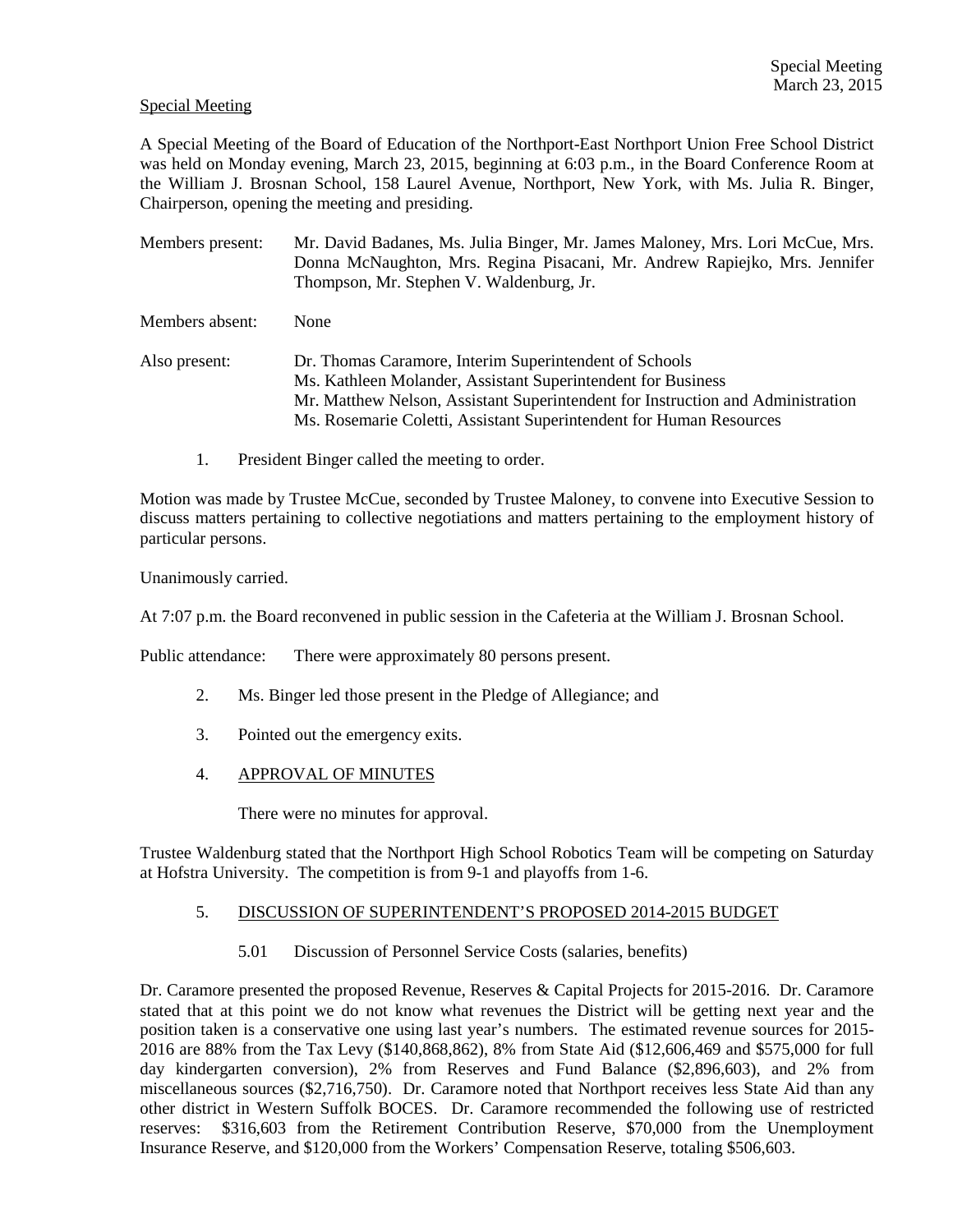Dr. Caramore recommended the following Capital Projects included in the preliminary budget to consider for 2015-2016: Replacement of three (3) boilers and associated mechanical systems at Northport High School, estimated cost of \$1,125,000; Replacement of both exterior bleachers and press box at Northport High School, estimated cost of \$825,000. Dr. Caramore recommended the following Capital Projects that may be funded by Capital Reserves for 2015-2016: Pave gravel lot at Northport High School including drainage, lighting and curbing, estimated cost \$325,000; Auditorium theatrical lighting at East Northport Middle School, estimated cost \$100,000; Replacement of two (2) boilers and associated mechanical systems with gas conversion at Norwood Avenue Elementary School, estimated cost \$750,000. In summary, the total capital projects to consider for 2015-2016 total \$3,125,000 - \$1,950,000 included in the preliminary budget and \$1,175,000 that may be funded by capital reserves.

There was discussion of funding of capital reserves, use of capital reserves, State Aid for full day kindergarten conversion, approval of capital projects, tax levy cap and the unassigned fund balance.

## 6. BOARD AND COMMUNITY DISCUSSION OF SUPERINTENDENT'S PROPOSED 2015-2016 BUDGET

| 6.01                    | Opportunity for public input regarding the school budget for 2015-2016                                                                                                                                                                                                                                                    |
|-------------------------|---------------------------------------------------------------------------------------------------------------------------------------------------------------------------------------------------------------------------------------------------------------------------------------------------------------------------|
| <u>Name</u>             | <b>Comment</b>                                                                                                                                                                                                                                                                                                            |
| Mary Makowski<br>Parent | Stated her concern over the elimination of the chairperson of art and suggested that<br>there be two chairpersons as opposed to having a director and a chairperson. Ms.<br>Makowski also stated her concerns regarding the clerical position.                                                                            |
| Damary Torres           | Asked the Board to consider a moratorium on combining the art and music positions                                                                                                                                                                                                                                         |
| Parent                  | so the impact could be more fully evaluated.                                                                                                                                                                                                                                                                              |
| Diane Viale-Pomes       | Stated that she feels very strong that the art and music departments need to have                                                                                                                                                                                                                                         |
| Parent                  | separate leadership to keep the quality of the programs intact.                                                                                                                                                                                                                                                           |
| <b>Anthony Pomes</b>    | Stated that the art and music programs are separate academic entities and asked the                                                                                                                                                                                                                                       |
| Parent                  | Board to consider a moratorium on removing the art chairperson.                                                                                                                                                                                                                                                           |
| Joseph Sabia            | Thanked Dr. Caramore for his impeccable work ethic and coming in with a budget                                                                                                                                                                                                                                            |
| <b>Former Trustee</b>   | under 2% which includes full day kindergarten and capital projects.                                                                                                                                                                                                                                                       |
| Kim Nertney<br>Parent   | Stated that she supports the art chairperson position and asked why Northport hasn't<br>taken a stand against Governor Cuomo's agenda when many other schools have.<br>Ms. Nertney stated that it is disappointing that she has not received information<br>from the school district about the possibility of opting out. |

Dr. Caramore stated that he is not comfortable in joining some of the renegade superintendents who feel that it's their role to make decisions that are counter to what the State of New York expects of the superintendents in the local school districts. Dr. Caramore stated that there are ways that individual students can opt out of the exams and that will be honored.

| Liz Alexander<br>Parent  | Stated that she is opposed to cutting the chairperson of art position when the core of<br>the community is the arts. Ms. Alexander presented a petition to the Board signed<br>by District residents requesting that the art chairperson not be eliminated. |
|--------------------------|-------------------------------------------------------------------------------------------------------------------------------------------------------------------------------------------------------------------------------------------------------------|
| Eric Alexander<br>Parent | Stated that Northport has always been known as an arts community and is<br>concerned about the elimination of the art chairperson. Mr. Alexander stated that<br>the art department requires expert leadership.                                              |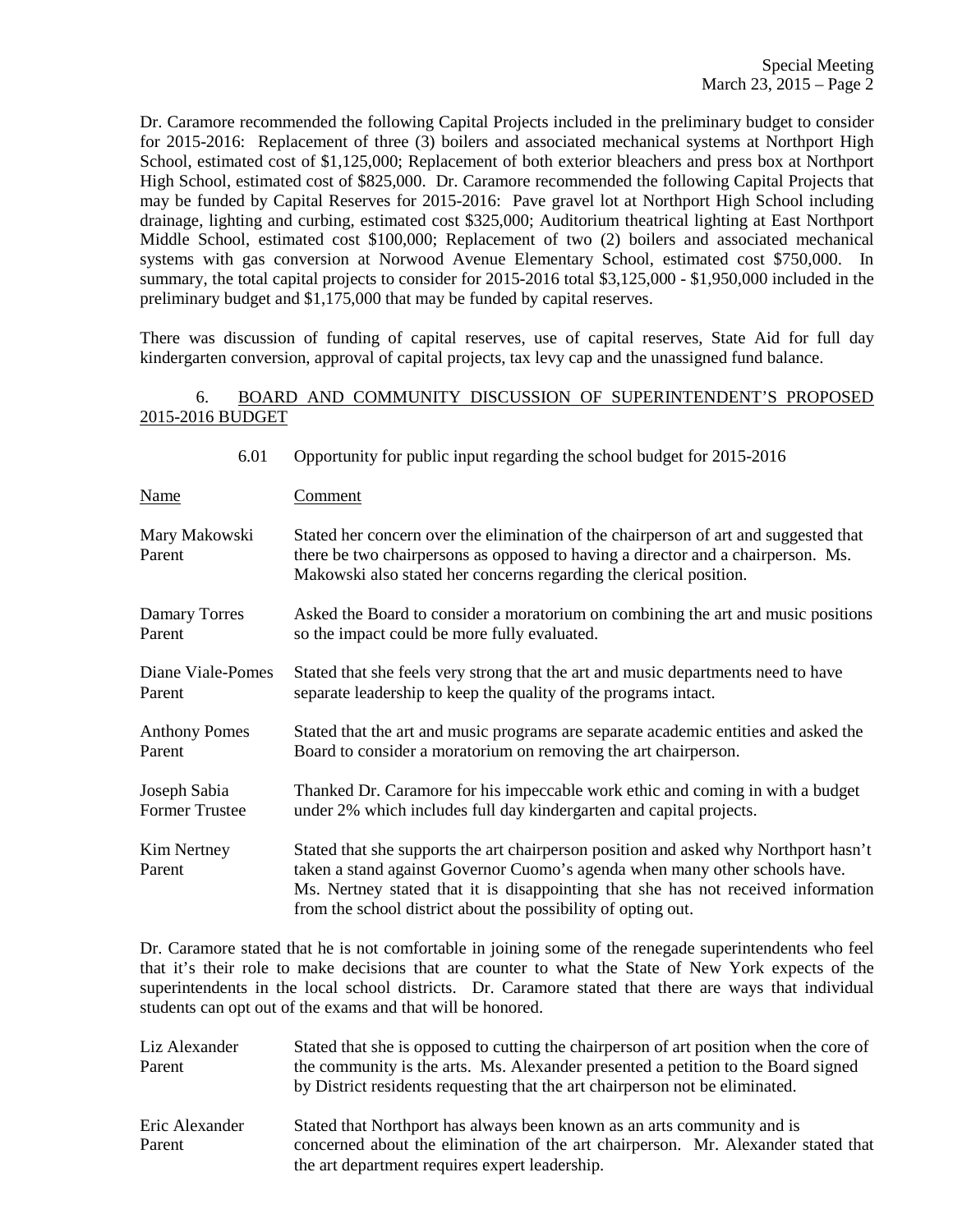| David Stein<br>Parent           | Thanked the Board and Dr. Caramore for presenting a fiscally responsible budget.<br>Mr. Stein stated that Dr. Caramore has done great things for the District.                                                                                                                                                                                         |
|---------------------------------|--------------------------------------------------------------------------------------------------------------------------------------------------------------------------------------------------------------------------------------------------------------------------------------------------------------------------------------------------------|
| Ainsley Bandrowski<br>Student   | Stated that the art and music departments are very important and should have<br>separate leadership.                                                                                                                                                                                                                                                   |
| Stephanie Ferland<br>Parent     | Stated that there are four superintendents because they have different expertise and<br>recommended that those positions be combined. Ms. Ferland stated that cuts need<br>to be looked at from the top.                                                                                                                                               |
| Shawne Albero<br>Parent         | Stated that the quality of the art department does depend on the teachers but the<br>chairperson has written over \$10,000 worth of grants, organizes visits from top<br>schools, facilitated in over \$500,000 in scholarships. Ms. Albero stated that the art<br>department needs strong leadership and requested that the Board take a second look. |
| Pat Gardiner<br><b>NHS PTSA</b> | Stated that the Northport High School PTSA supports the Art Chairperson position<br>and requests that it not be eliminated.                                                                                                                                                                                                                            |
| <b>Allison Noonan</b><br>Parent | Read a letter to the Board concerning community concerns with opposition to<br>education policies, Governor Cuomo's education reform, submitted a letter written<br>by the Syosset School Board to Governor Cuomo, and urged a fair and reasonable<br>contract settlement with the teachers.                                                           |
| Ivy Van Wickler<br>Parent       | Stated that Dr. Mergen personally helped her schedule six NYSSMA appointments<br>and stated that she believes individual leadership is needed in both the art and music<br>departments.                                                                                                                                                                |

Motion was made by Trustee McNaughton, seconded by Trustee Badanes, to approve the following Capital Projects for the 2015-2016 school year: Replacement of three (3) boilers and associated mechanical systems at Northport High School; Replacement of both exterior bleachers and press box at Northport High School; Pave gravel lot at Northport High School including drainage, lighting and curbing; Auditorium theatrical lighting at East Northport Middle School; Replacement of two (2) boilers and associated mechanical systems with gas conversion at Norwood Avenue Elementary School.

There was discussion of the proposed capital projects including funding, depleting of capital reserves, bond referendum, and use of restricted reserves.

Vote on Trustee McNaughton's motion to approve the Capital Projects for the 2015-2016 school year was unanimously carried.

Motion was made by Trustee McCue, seconded by Trustee Thompson, to approve all items under 7.

### 7. SUPERINTENDENT'S REPORT, GENERAL – FOR BOARD ACTION

 7.01 Approving a Side Letter of Agreement between the Northport-East Northport Union Free School District and United Teachers of Northport dated March 16, 2015

Unanimously carried.

# 8. SUPERINTENDENT'S REPORT, FINANCIAL – FOR BOARD ACTION

9. NEW BUSINESS

Trustee Maloney stated that he would like the Board to consider forming a Budget and Finance Committee charging them with three specific tasks: School Lunch Program becoming self-sufficient, efficiency